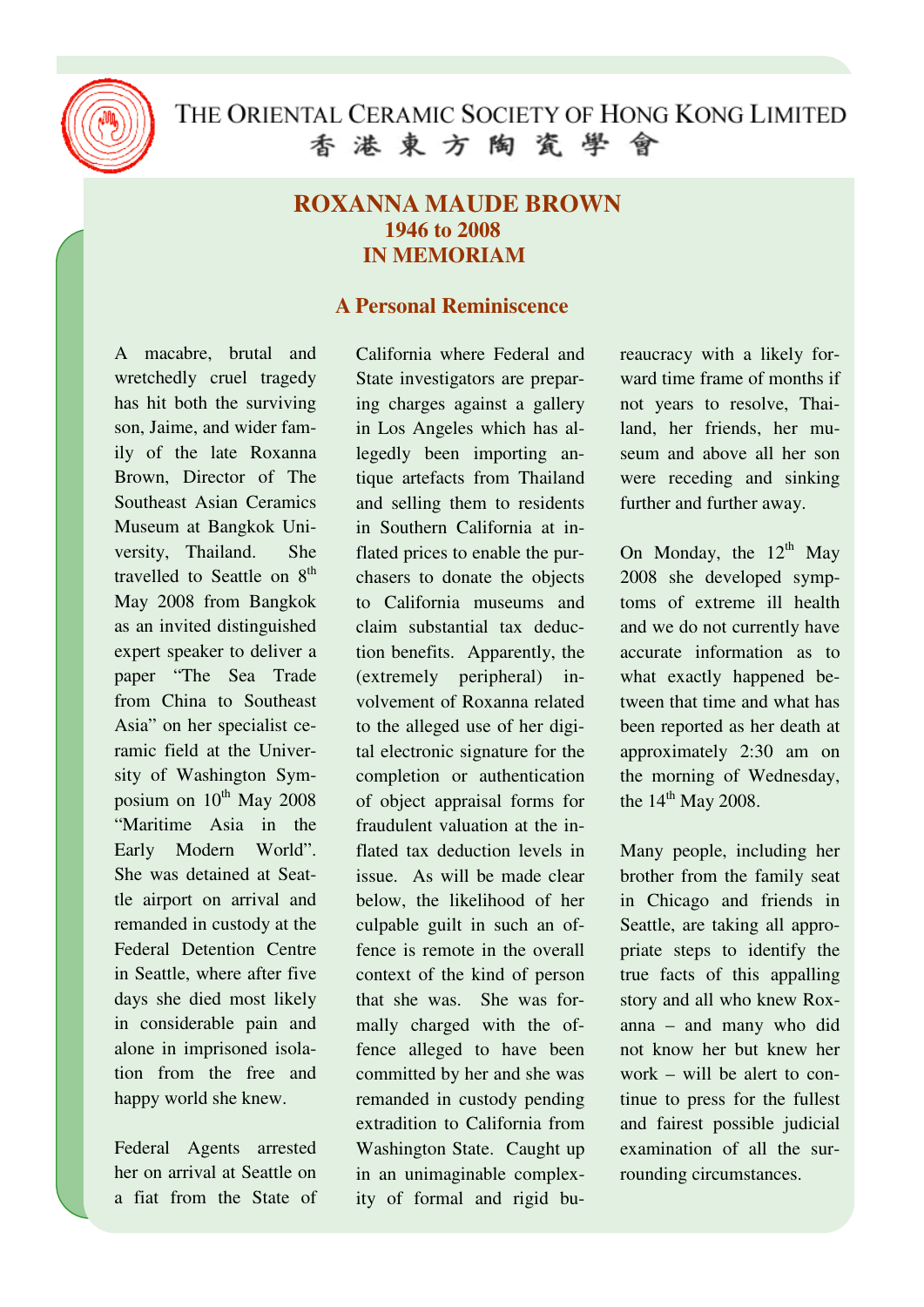Page 2

Roxanna Brown came to South East Asia as a journalist graduate from Columbia University in 1968. She worked from Saigon and travelled around what was then South Vietnam in the early 1970s taking an ever deeper interest into the traditional ceramics of Vietnam and visiting the identified kiln sites.

I first met her in 1975 when she was living and working in Hong Kong but maintaining a very sound interest and expertise in the ceramics of South East Asia. At that time, I had developed an interest in the mediaeval ceramics of Thailand and we had many interesting conversations about pieces that I had acquired through travels throughout South East Asia and particularly in the Philippines and Indonesia where large scale opening of burial sites of the Sukothai and Sawankolok periods were revealing a wide range of Thai ceramic pieces.

She was intimately involved in the arrangement and cataloguing of the second ever exhibition put on by the then newly formed Oriental Ceramic Society of Hong Kong on the ceramics of South East Asia – an excellent coverage of the subject whose catalogue remains a standard work. In the late 1970s she developed the concept of an antique fair in Hong Kong and worked together with financing assistance to put the idea into reality. The consequence was the first, and then the second, ever antique fairs held in Hong Kong at the Excelsior Hotel and the Furama Hotel in two consecutive years which were both remarked as a great success. However, through no fault of Roxanna, they were ahead of their time and further financing was not available and the concept died. Roxanna left Hong Kong and moved to Thailand in order to be nearer the study base of her developed expertise. She married Joe Ngerntongdee and they had a son, Jaime.

Her marriage was not successful and the greatest personal tragedy was inflicted upon her in the early 1980s when Jaime was a young child. In a busy road in Bangkok, Roxanna was crushed by an enormous truck which pulverized her lower body. She spent many months in hospital and emerged with very little use in her left leg, a pronounced limp and the need for the use of a stick to support walking. Despite these enormous difficulties, she took great pride in bringing up Jaime as a single mother and continuing the research and the studies which by this time had already brought her fame to scholars and collectors worldwide in her chosen subject of South East Asian ceramics. In 2002 she began serious discussions with Khun Surat Osathanugrah, the founder of the Bangkok University at a huge site north of the Don Muang Airport who was also an avid collector of South East Asian ceramics, principally from Thailand. Through very wide purchasing over many years, Khun Surat developed the leading collection of Thai ceramics in the world and was keen to make his collection available through appropriate supporting scholarship and research to the world in a purpose built museum at Bangkok University. What a fortunate chance it was that discussions between Khun Surat and Roxanna led to her appointment as the first director of the South East Asian Ceramics Museum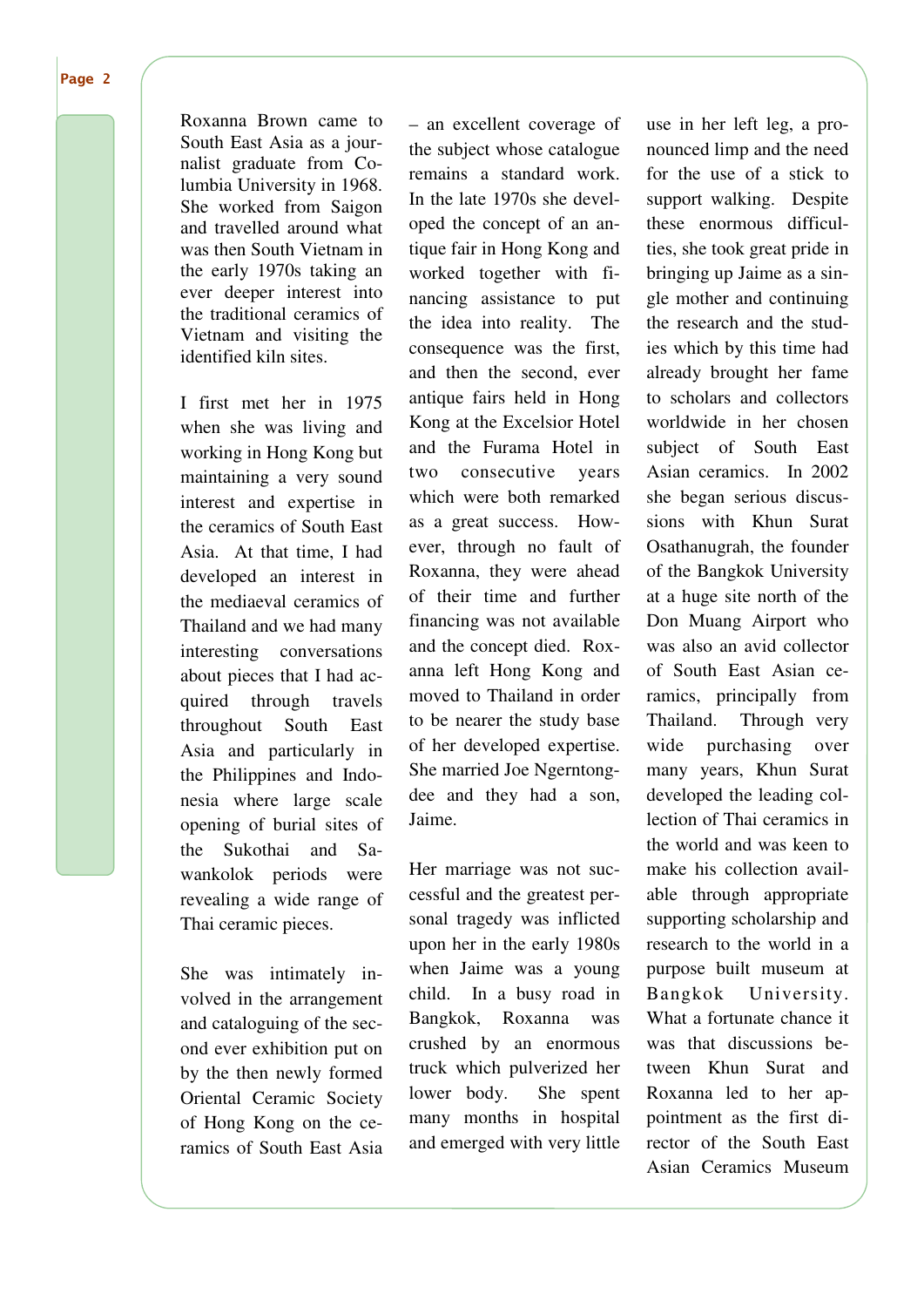of Bangkok University which triumphantly opened its doors to the public in early 2005.

Having worked with a number of significant writers and scholars associated with leading museums around the world from the Powerhouse Museum in Sydney to the Victoria and Albert Museum in London, Roxanna was well versed in what makes a modern museum run in ways that are of interest and relevance to the public as well as the support and continuation of research. It was a wonderful moment when, having established an active Friends Group to take from her much of the load of administrative organization in public outreach for the museum, she was able to develop and issue one of her principal dreams, the first South East Asian Ceramics Museum Newsletter as Volume 1 No. 1 in September 2004. This newsletter distributed effortlessly by email has since that date been an immensely valuable and interesting collation of published news and views about research and interesting discoveries and developments in the study of South East Asian ceramics. She took the deepest personal interest in both the design and content of the Newsletter and its frequent publication, sometimes monthly, sometimes bi-monthly, was an event gratefully received throughout the ceramic interest world. I am happy to record that  $27<sup>th</sup>$ May 2008, nearly three weeks after her death, my computer screen flashed and received the last of the Museum regular newsletters that Roxanna edited and finalized before here fateful trip to Seattle. The attributed list of over fifty reporters published on the masthead, speaks loudly in praise of a quality publication of the advancement of Asian ceramic knowledge.

From modest beginnings and always with an extremely quiet and softly spoken mien, Roxanna had climbed to the top of her chosen professional tree. Reserved and low key in dress, appearance and expression, she was the careful and gentle epitome of the committed scholar whose original thinking and determination to communicate led her and her museum into the forefront of advancement of knowledge in the field. She jealously and fiercely guarded the integrity of the ceramic cultures and sites of South East Asia. Apart from certain mandatory inclusions at the insistence of Khun Surat, the selection and arrangement of pieces on view at the museum were those of Roxanna alone and the display of the Khun Surat collection in the museum is stunning. Here, at the pinnacle of her ambition, she was able to develop the Museum, the Friends Group, the Newsletter and the world into a coherent and eager platform of increased knowledge. The qualities of constant and quiet determination also marked her attitude to her many friends and admirers of which I have been proud to be numbered as one for over 30 years. Only last year, Roxanna came to Hong Kong to deliver at a symposium "Chinese Ceramics and the Maritime Trade Pre-1700" at the University of Hong Kong Museum and Art Gallery on the  $16<sup>th</sup>$ June 2007 a paper on her